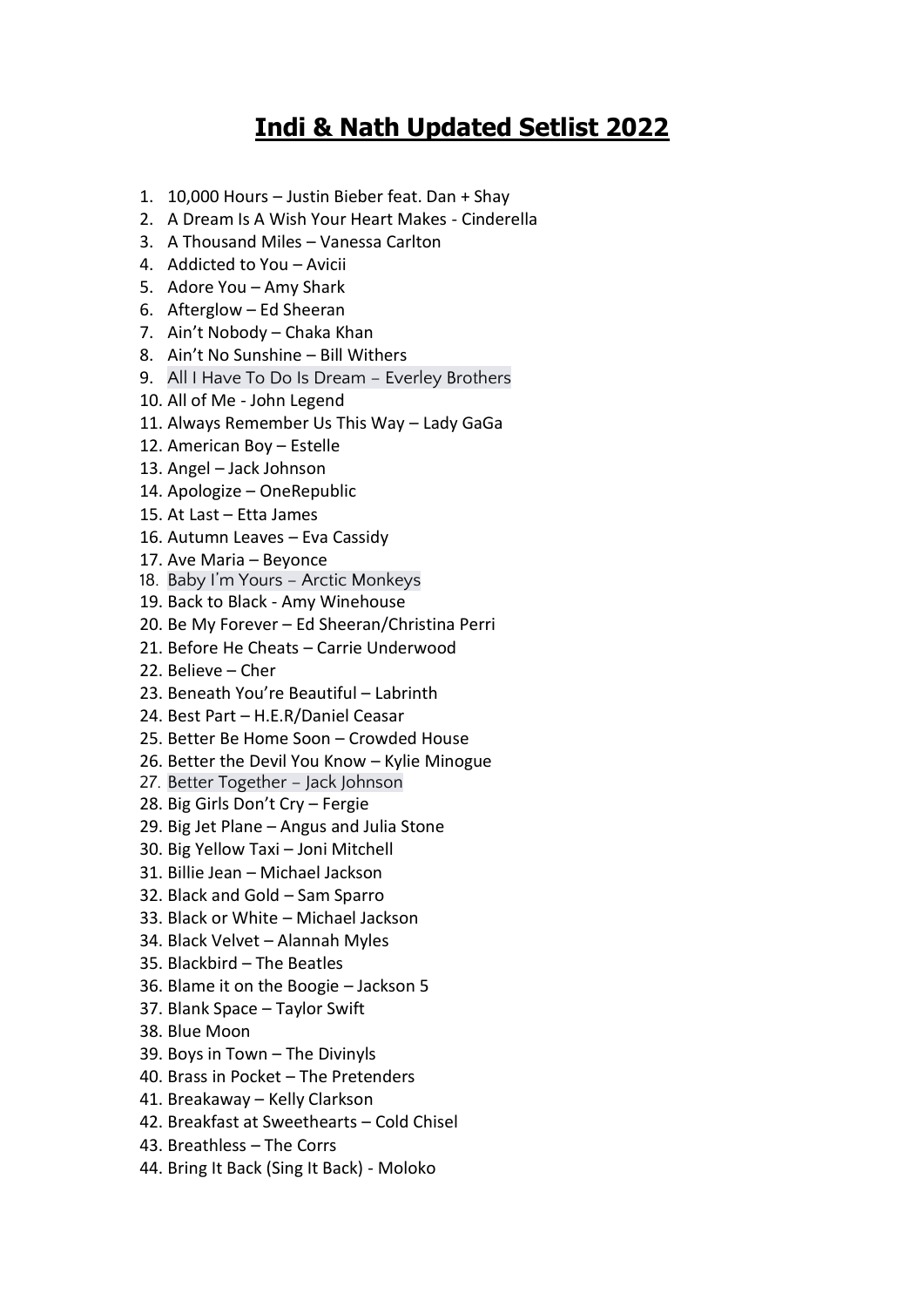- 45. Bubbly Colbie Cailat
- 46. Budapest George Ezra
- 47. Burn for You John Farnham
- 48. Burning Love Elvis Presley
- 49. Buses and Trains Bachelor Girl
- 50. Can't Fight the Moonlight Leann Rimes
- 51. Can't Get You Out of my Head Kylie Minogue
- 52. Can't Take My Eyes Off You Frankie Valli
- 53. Chandelier Sia
- 54. Chasing Cars Snow Patrol
- 55. Cheers to the Weekend (Drink to That) Rihanna
- 56. Choirgirl Cold Chisel
- 57. Closer NeYo
- 58. Cold Water Justin Bieber
- 59. Conversations in the Dark John Legend
- 60. Count On Me Bruno Mars
- 61. Crazy Patsy Cline
- 62. Crazy Gnarls Barkly
- 63. Crazy For You Adele
- 64. Crazy in Love Beyonce
- 65. Crazy Little Thing Called Love Queen
- 66. Cruisin' Gwenyth Paltrow & Huey Lewis
- 67. Crush Jenifer Paige
- 68. Cry Me A River Justin Timberlake
- 69. Cry Me A River Ella Fitzgerald
- 70. Dance Monkey Tones and I
- 71. Dancing In the Dark Bruce Springsteen
- 72. Dancing On My Own Robyn
- 73. Dancing Queen ABBA
- 74. Dear Mr President P!nk
- 75. December 1963 (Oh What a Night) Frankie Valli
- 76. Diamonds Rihanna
- 77. Dog Days Are Over Florence + The Machine
- 78. Don't Dream It's Over Crowded House
- 79. Don't Go Breaking My Heart Elton John
- 80. Don't Know Why Norah Jones
- 81. Don't Speak No Doubt
- 82. Don't Start Now Dua Lipa
- 83. Don't Stop Fleetwood Mac
- 84. Don't Stop Me Now Queen
- 85. Dreams- Fleetwood Mac
- 86. Dreams The Cranberries
- 87. Dream A Little Dream of Me Ella Fitzgerald
- 88. Drops of Jupiter Train
- 89. Easy Lionel Richie
- 90. Easy On Me Adele
- 91. Edge of Seventeen Stevie Nicks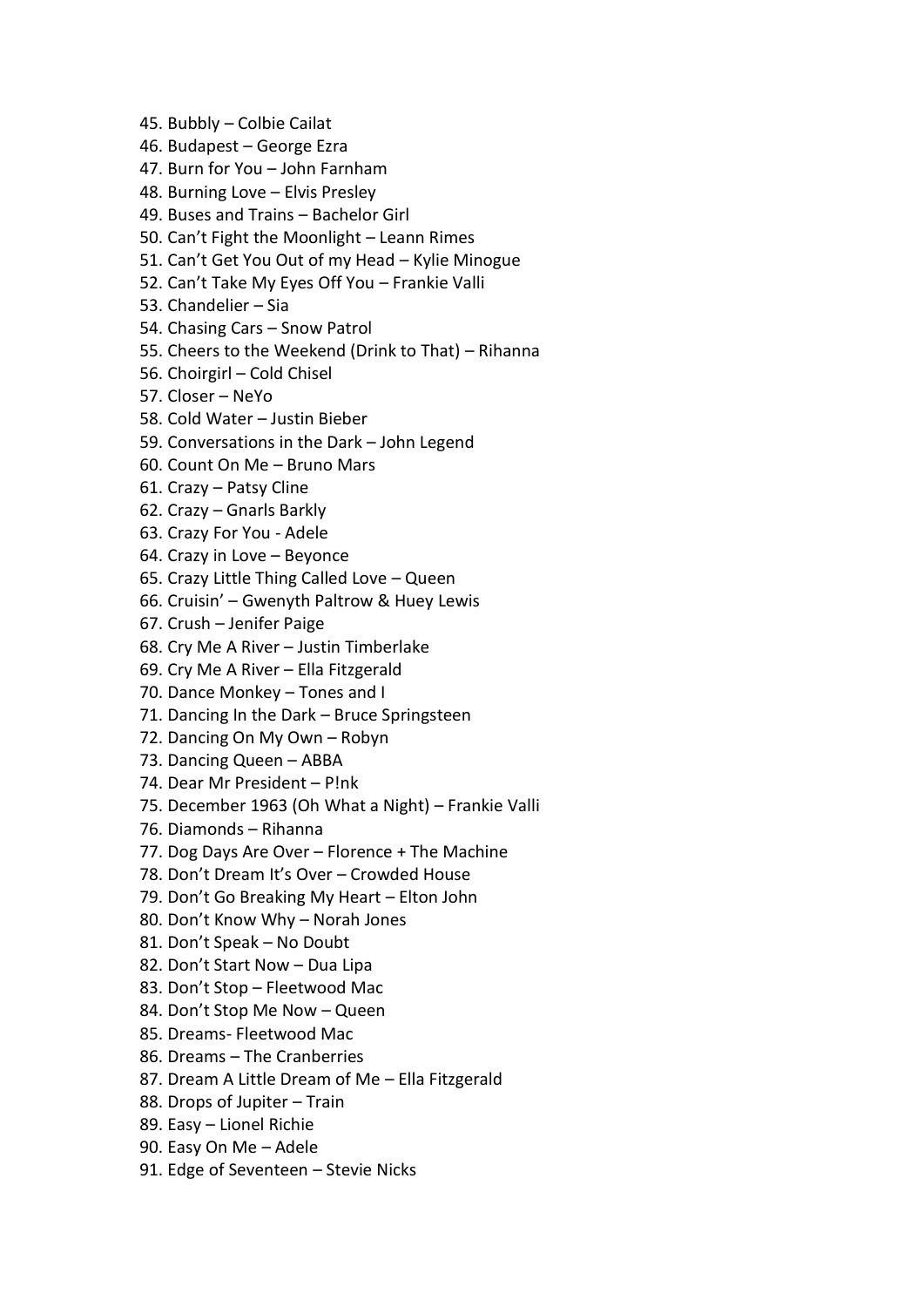92. Electric Feel - MGMT 93. Every Breath You Take – The Police 94. Everyone's Waiting – Missy Higgins 95. Everything – Michael Buble 96. Everywhere – Fleetwood Mac 97. Exes and Oh's – Elle King 98. Faith – George Michael 99. Fall at Your Feet – Crowded House 100. Fallin' – Alicia Keys 101. Fast Car – Tracey Chapman 102. Feel It Still (Rebel Just for Kicks) 103. Feeling Good – Michael Buble 104. Fever - Peggy Lee 105. Fire and The Flood – Vance Joy 106. Fix You – Coldplay 107. Flame Trees – Cold Chisel 108. Flashlight – Jessie J 109. Fly Me to the Moon – Frank Sinatra 110. Follow Me – Uncle Kraker 111. For Once in My Life – Stevie Wonder 112. Free Fallin' – Tom Petty 113. Georgia – Vance Joy 114. Georgia on my Mind – Ray Charles 115. Girls Just Wanna Have Fun – Cyndi Lauper 116. Give It Up – KC & The Sunshine Band 117. Give Me Love – Ed Sheeran 118. Go Your Own Way – Fleetwood Mac 119. Grow Old With You – Adam Sandler 120. Hallelujah – Leonard Cohen 121. Hand in my Pocket – Alanis Morrissette 122. Have I Told You Lately – Rod Stewart 123. Heaven – Bryan Adams 124. Hello – Lionel Richie 125. Help – John Farnham 126. Here Comes the Sun – The Beatles 127. Hey Ho – The Lumineers 128. Hey Soul Sister – Train 129. He Loves Me – Jill Scott 130. Hit Me with Your Best Shot – Pat Benetar 131. Home – Edward Sharpe 132. How Long Will I Love You – Ellie Goulding 133. How Will I Know – Whitney Houston 134. I Can't Help Falling In Love With You – Elvis Presley 135. If I Ain't Got You – Alicia Keys 136. Hold My Girl – George Ezra 137. How Deep Is Your Love – Calvin Harris 138. How Will I Know – Whitney Houston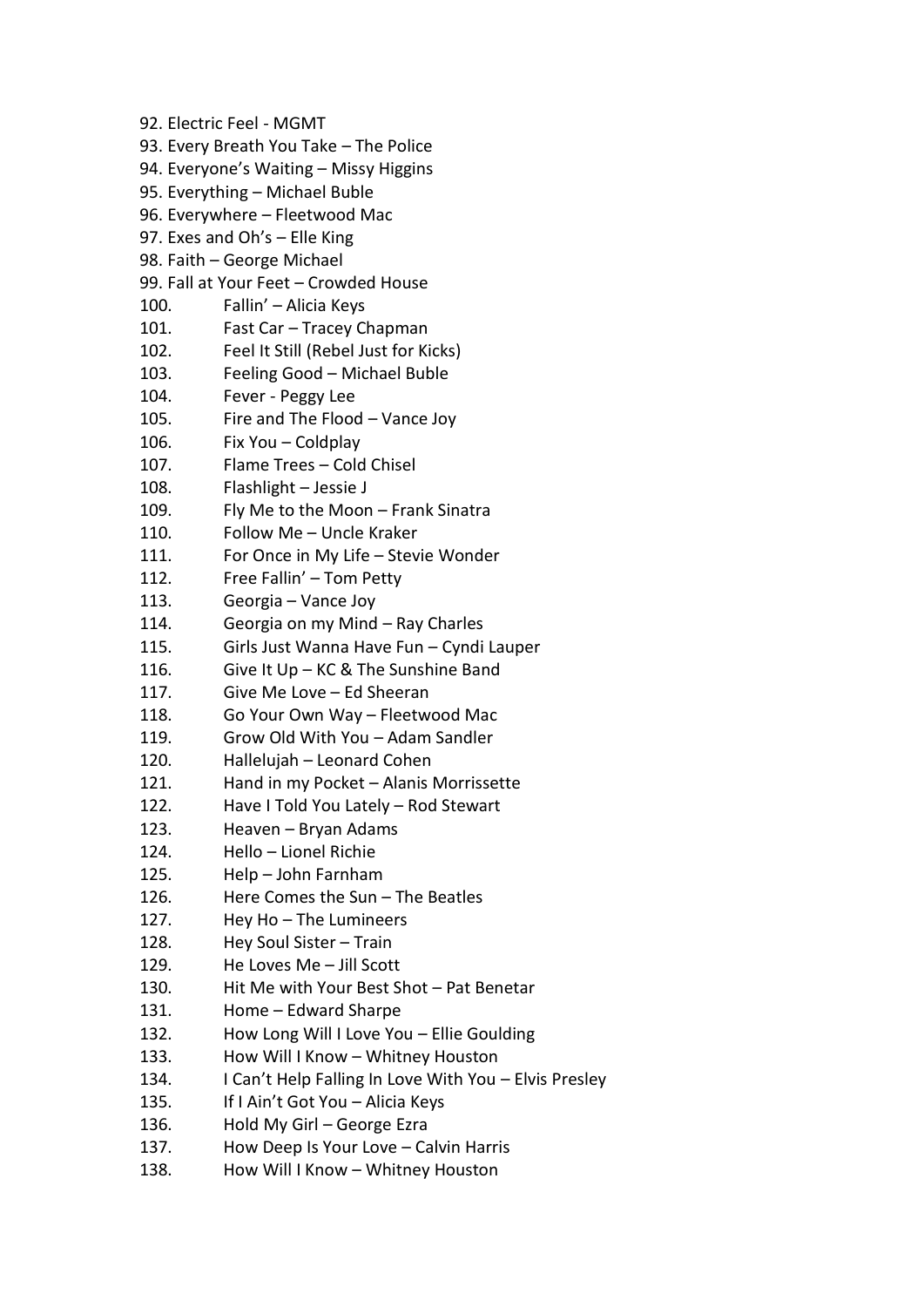| 139. | I Do - Susie Suh                                             |
|------|--------------------------------------------------------------|
| 140. | I Get To Love You - Ruelle                                   |
| 141. | I Honestly Love You - Olivia Newton John                     |
| 142. | I Kissed a Girl - Katy Perry                                 |
| 143. | I Love You Always Forever - Betty Who                        |
| 144. | I Say A Little Prayer - Aretha Franklin                      |
| 145. | I Wanna Dance With Somebody (Who Loves Me) – Whitney Houston |
| 146. | I Want a Love Will Last - Renee Olstead                      |
| 147. | I Want to Break Free - Queen                                 |
| 148. | I'm In The Mood For Love - Julie London                      |
| 149. | I'm Not The Only One - Sam Smith                             |
| 150. | I'm Yours - Jason Mraz                                       |
| 151. | If I Could Turn Back Time - Cher                             |
| 152. | In My Life $-$ The Beatles                                   |
| 153. | Ironic - Alanis Morrisette                                   |
| 154. | Is That Alright? - Lady GaGa                                 |
| 155. | Isn't She Lovely - Stevie Wonder                             |
| 156. | Issues - Julia Michaels                                      |
| 157. | It's Got to Be (Perfect) - Fairground Attraction             |
| 158. | Jolene - Dolly Parton                                        |
| 159. | Just Like a Pill - Pink                                      |
| 160. | Just The Way You Are - Billy Joel                            |
|      | 161. Just The Way You Are - Bruno Mars                       |
| 162. | Killing Me Softly – Lauryn Hill                              |
| 163. | Kiss - Prince                                                |
| 164. | Kiss Me $-$ Ed Sheeran                                       |
| 165. | Kiss Me - Sixpence None the Richer                           |
| 166. | Lady Hear Me Tonight - Modjo                                 |
| 167. | Landslide - Fleetwood Mac                                    |
| 168. | Laps Around the Sun - Ziggy Alberts                          |
| 169. | Latch - Sam Smith                                            |
| 170. | La Vie En Rose                                               |
| 171. | Lean On Me - Bill Withers                                    |
| 172. | Let Her Go - Passenger                                       |
| 173. | Lego House - Ed Sheeran                                      |
| 174. | Let It Be - Beatles                                          |
| 175. | Let It Go - James Bay                                        |
| 176. | Like I Can - Sam Smith                                       |
| 177. | Like I'm Gonna Lose You - Meghan Trainor                     |
| 178. | Little Piece of my Heart - Janis Joplin                      |
| 179. | Locked Out Of Heaven - Bruno Mars                            |
| 180. | $L-O-V-E - Nat King Cole$                                    |
| 181. | Love Foolosophy - Jamiroquai                                 |
| 182. | Love Is A Battlefield - Pat Benetar                          |
| 183. | Love Is a Losing Game - Amy Winehouse                        |
| 184. | Love Me Like You Do - Ellie Goulding                         |
| 185. | Love Me Tender - Elvis Presley                               |
| 186. | Love On Top - Beyonce                                        |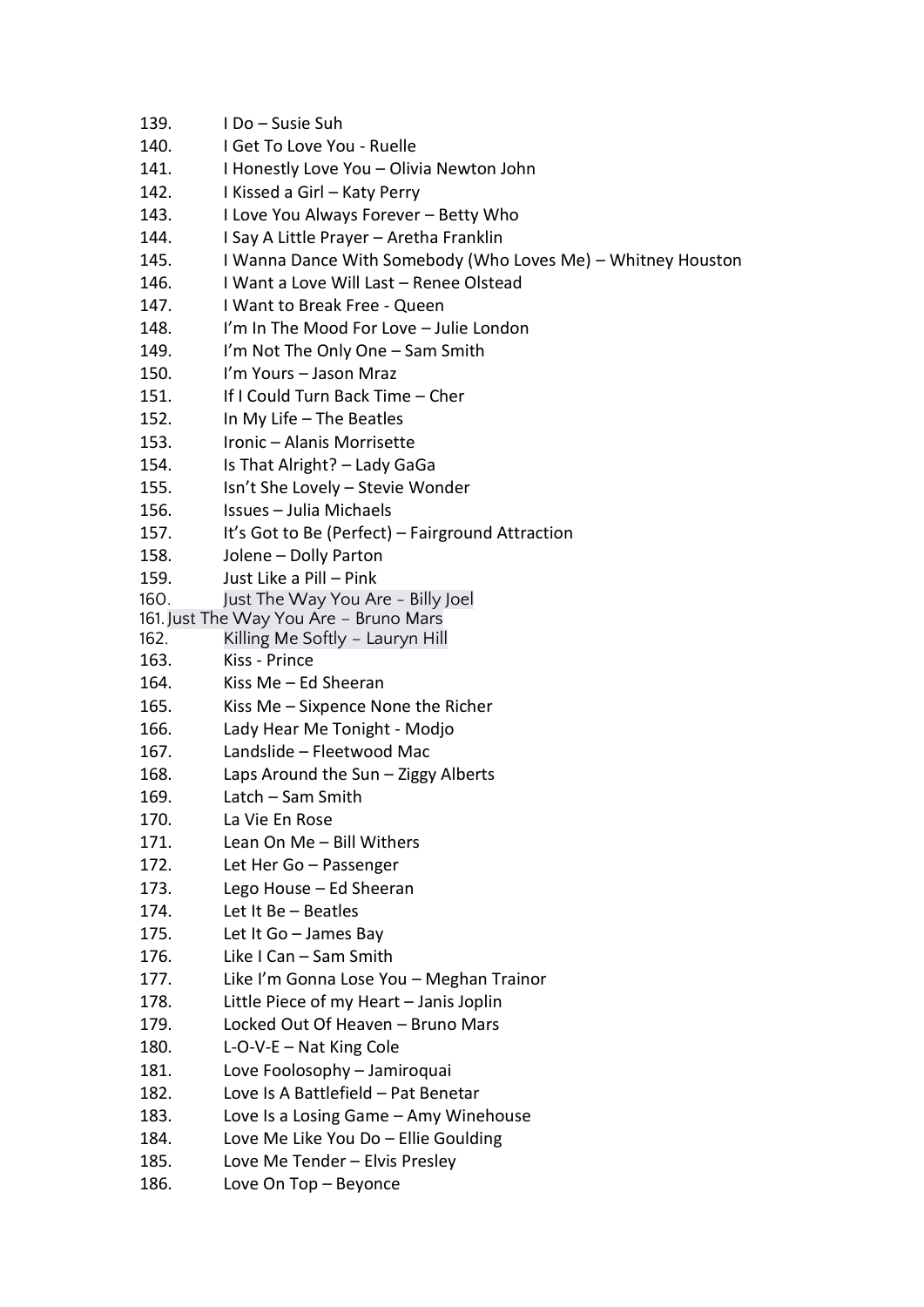| 187. | Love Really Hurts Without You - Billy Ocean       |
|------|---------------------------------------------------|
| 188. | Love Story - Taylor Swift                         |
| 189. | Love Yourself - Justin Bieber                     |
| 190. | Lovefool - The Cardigans                          |
| 191. | Lover - Taylor Swift                              |
| 192. | Loving You - Minnie Riperton                      |
| 193. | Malibu - Miley Cyrus                              |
| 194. | Mamma Mia - ABBA                                  |
| 195. | Man In The Mirror - Michael Jackson               |
| 196. | Marry You - Bruno Mars                            |
| 197. | Mercy – Duffy                                     |
| 198. | Million Reasons - Lady GaGa                       |
| 199. | More Than Words - Xtreme                          |
| 200. | Murder on the Dancefloor - Sophie Ellis-Bextor    |
| 201. | My Church - Maren Morris                          |
| 202. | My Favorite Part - Ariana Grande feat. Mac Miller |
| 203. | My Girl - The Temptations                         |
| 204. | My Match - Odessa                                 |
| 205. | Never Tear Us Apart - INXS                        |
| 206. | Next to Me - Emily Sande                          |
| 207. | No One - Alicia Keys                              |
| 208. | Nothing Breaks Like A Heart - Miley Cyrus         |
| 209. | Nothing Compares To You - Sinead O'Connor         |
| 210. | Nothing Else - Angus and Julia Stone              |
| 211. | Nothings Real But Love - Rebecca Ferguson         |
| 212. | Old Time Rock N Roll - Bob Segar                  |
| 213. | On A Night Like This - Kylie Minogue              |
| 214. | $One - U2$                                        |
| 215. | One and Only - Adele                              |
| 216. | One Dance - Drake                                 |
| 217. | Out of Reach - Gabrielle                          |
| 218. | Over The Rainbow - Israel Kamakawiwo'ole          |
| 219. | Photograph - Ed Sheeran                           |
| 220. | Perfect - Ed Sheeran                              |
| 221. | Pony - Kasey Chambers                             |
| 222. | Price Tag - Jessie J                              |
| 223. | Proud Mary - Tina Turner                          |
| 224. | Put Your Records On - Corinne Bailey Rae          |
| 225. | Rather Be - Clean Bandit                          |
| 226. |                                                   |
|      | Reach Out (I'll Be There) – 4 Tops                |
| 227. | Rehab - Amy Winehouse                             |
| 228. | Riptide - Vance Joy                               |
| 229. | Rock With You - Michael Jackson                   |
| 230. | Rolling in The Deep - Adele                       |
| 231. | Roxanne - The Police                              |
| 232. | Royals - Lorde                                    |
| 233. | Runaway - The Corrs                               |
| 234. | Run to Paradise - Choir Boys                      |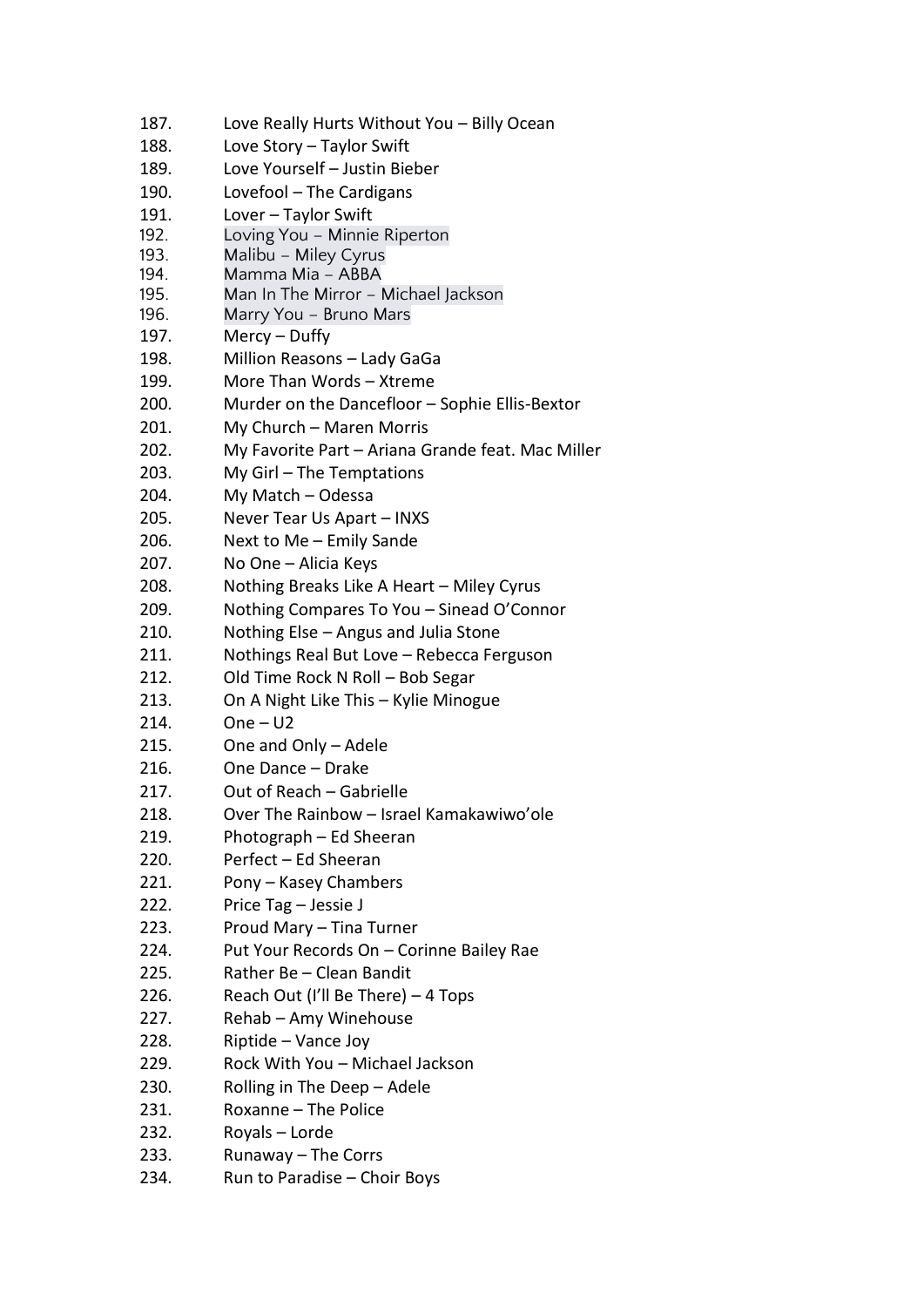| 235. | Saturday Night - Cold Chisel                  |
|------|-----------------------------------------------|
| 236. | Save Me from Myself - Christina Aguilera      |
| 237. | Saving All My Love For You - Whitney Houston  |
| 238. | Say - John Mayer                              |
| 239. | Say You Love Me - Fleetwood Mac               |
| 240. | Say You Won't Let Go - James Arthur           |
| 241. | Scar - Missy Higgins                          |
| 242. | Set Fire to The Rain - Adele                  |
| 243. | Seven Wonders - Fleetwood Mac                 |
| 244. | Shallow - Lady GaGa                           |
| 245. | She's Always A Woman - Billy Joel             |
| 246. | She Will Be Loved - Maroon 5                  |
| 247. | Shine - Vanessa Amorosi                       |
| 248. | Signed, Sealed, Delivered - Stevie Wonder     |
| 249. | Sitting on the Dock of the Bay - Otis Redding |
| 250. | Sky Full of Stars - Coldplay                  |
| 251. | Smile - Lily Allen                            |
| 252. | Smile - Charlie Chaplin                       |
| 253. | So Into You - Tamia                           |
| 254. | Sober - Pink                                  |
| 255. | Somethings Got a Hold on Me - Etta James      |
| 256. | Somewhere Beyond the Sea - Frank Sinatra      |
| 257. | Somewhere Only We Know - Keane                |
| 258. | Songbird - Fleetwood Mac                      |
| 259. | Sorry - Justin Bieber                         |
| 260. | $SOS - ABBA$                                  |
| 261. | Stand by Me - Ben. E King                     |
| 262. | State of Grace - Taylor Swift                 |
| 263. | Stay Stay Stay - Taylor Swift                 |
| 264. | Stay with Me - Sam Smith                      |
| 265. | Steer - Missy Higgins                         |
| 266. | Still Haven't Found What I'm Looking For - U2 |
| 267. | Style - Taylor Swift                          |
| 268. | Suddenly I See - KT Tunstall                  |
| 269. | Summer of '69 - Bryan Adams                   |
| 270. | Summer Rain - Belinda Carlisle                |
| 271. | Sunday Morning - Maroon 5                     |
| 272. | Sunny - Bobby Hebb                            |
| 273. | Sway – Bic Runga                              |
| 274. | Sway - Michael Buble                          |
| 275. | Sweet About Me - Gabriella Cilmi              |
| 276. | The Way I Am - Ingrid Michelson               |
| 277. | Teardrops – Womack and Womack                 |
| 278. | Tears Dry on Their Own - Amy Winehouse        |
| 279. | Tears In Heaven - Eric Clapton                |
| 280. | Teenage Dream - Katy Perry                    |
| 281. | Tenerife Sea - Ed Sheeran                     |
|      |                                               |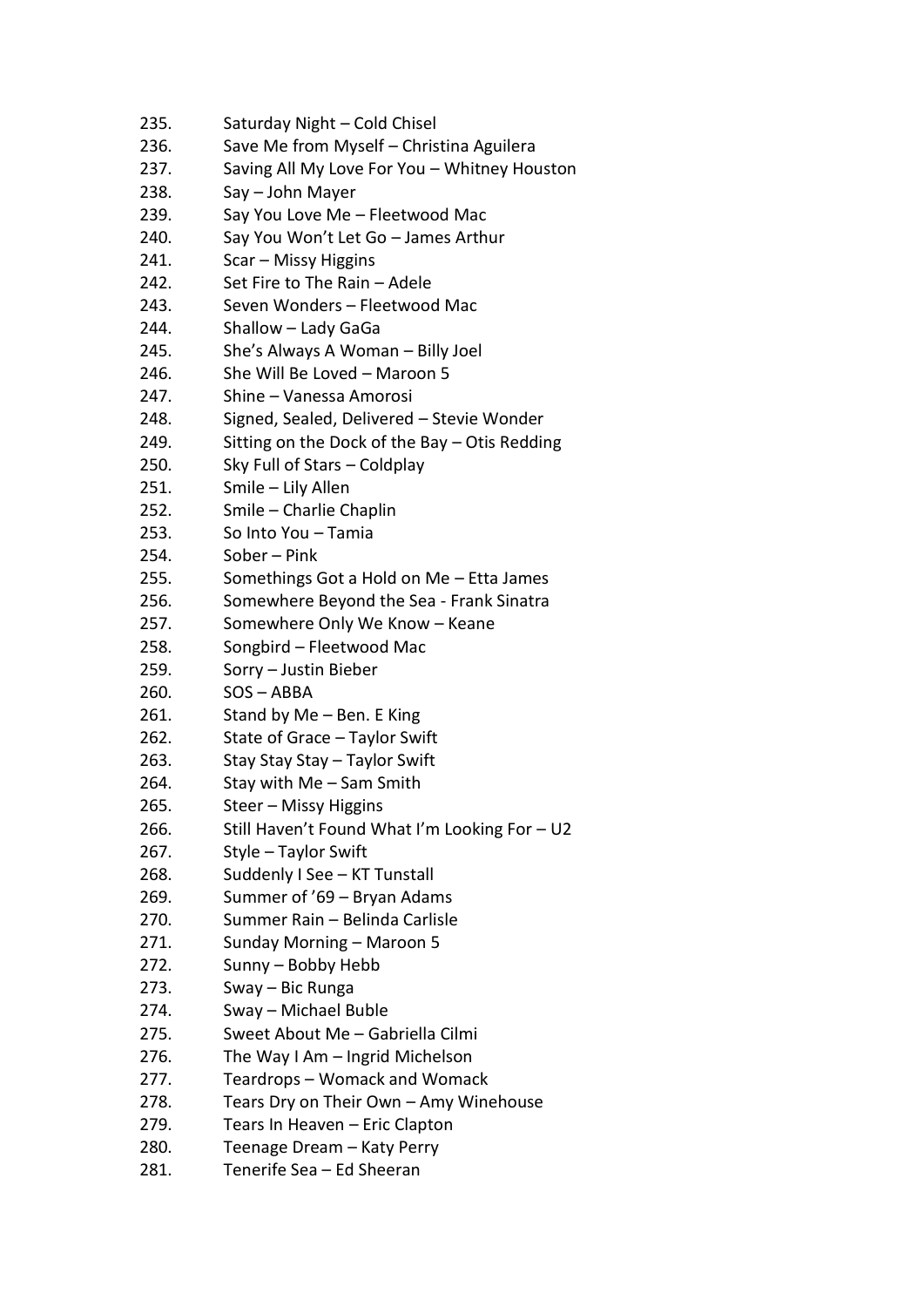282. That Don't Impress Me Much – Shania Twain 283. That's Freedom – John Farnham 284. The A Team – Ed Sheeran 285. The One That Got Away – Katy Perry 286. The Rose – Bette Midler 287. The Special Two – Missy Higgins 288. The Way You Look Tonight – Frank Sinatra 289. The Way You Make Me Feel – Michael Jackson 290. Thinking Out Loud – Ed Sheeran 291. This Love – Maroon 5 292. This Will Be (An Everlasting Love) – Natalie Cole 293. Thousand Years – Christina Perri 294. Throw Your Arms Around Me – Hunters and Collectors 295. Till There Was You – The Beatles 296. Time After Time – Cyndi Lauper 297. Tiny Dancer – Elton John 298. Tip of My Tongue – Diesel 299. Titanium – Sia 300. To Make You Feel My Love – Bob Dylan / Adele 301. Torn – Natalie Imbruglia 302. Toxic – Britney Spears 303. True Colors – Cyndi Lauper 304. Tuckers Daughter – Ian Moss 305. Turn Me On - Norah Jones 306. Turning Tables – Adele 307. Two Strong Hearts – John Farnham 308. Unchained Melody 309. Use Somebody – Kings of Leon 310. Valerie – Amy Winehouse 311. Waiting on The World to Change – John Mayer 312. Wake Me Up – Avicii 313. Want You Back – Jackson 5 314. Warwick Avenue – Duffy 315. Wasn't Expecting That – Jamie Lawson 316. Waterloo – ABBA 317. Water Under The Bridge – Adele 318. We Found Love – Rihanna 319. Weather with You – Crowded House 320. When A Man Loves A Woman – Percy Sledge 321. When Love Takes Over – David Guetta feat. Kelly Rowland 322. When She Loved Me – Sarah Mclachlan 323. When The War is Over – Cold Chisel 324. When We Were Young – Adele 325. When You Say Nothing At All – Ronan Keating 326. Wherever I Will Go – The Calling 327. Who Knew – P!nk 328. Wicked Game – Chris Isaak